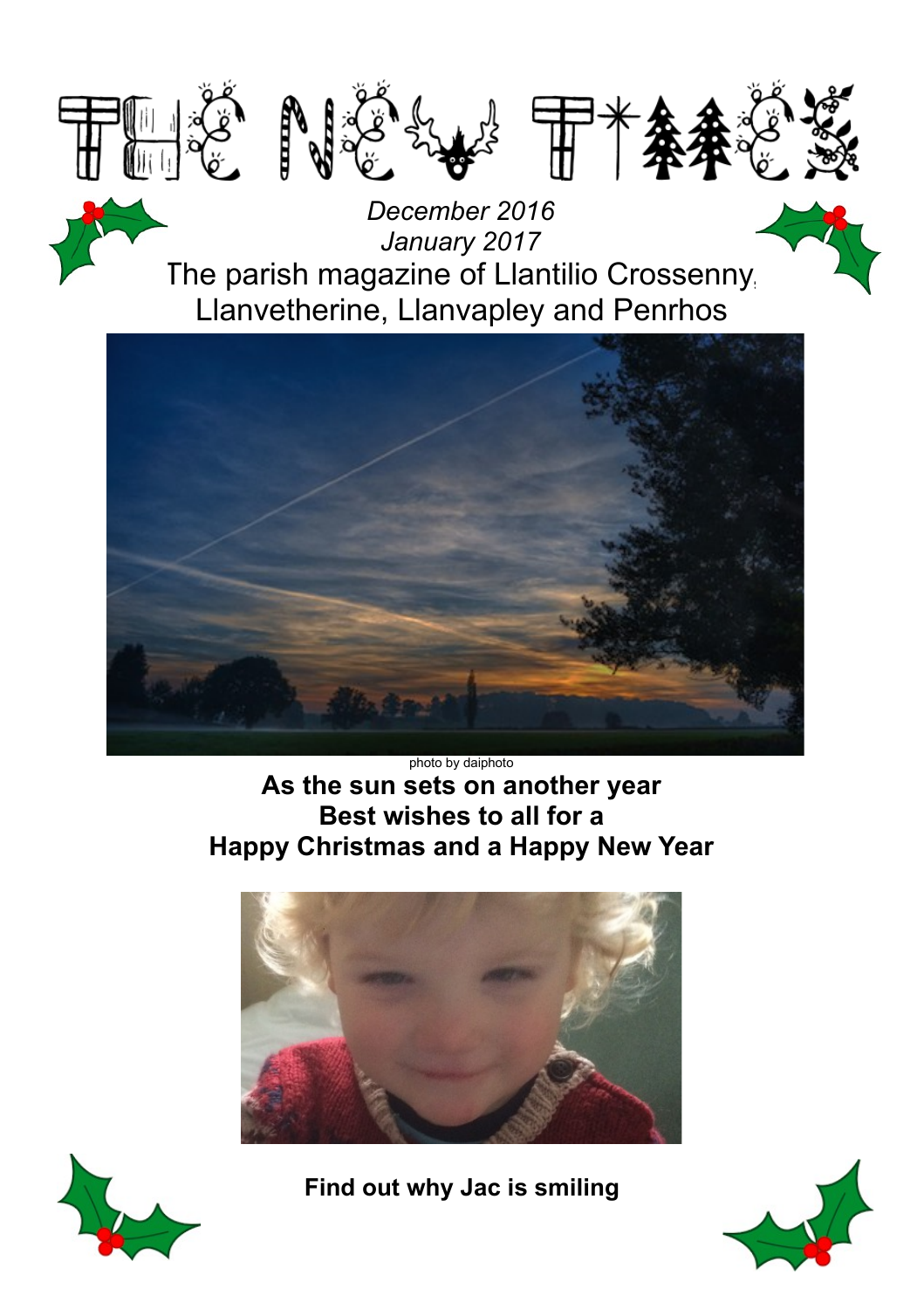## **From The Vicarage**

Have you looked at a job advertisement recently? Whatever vacancy needs filling, it seems that they want a super-human individual to fill it. Not only that, you must also have the confidence to believe that you are that person who has these amazing qualities, these fantastic skills; you are the one they are searching for!

Who among us really thinks like that? It makes me wonder and smile as I ponder the Christmas story. God turns the ways of the world up-side-down and inside-out. The long-awaited Messiah is a carpenter's son, born of a teenage mother, as a refugee in the most basic of circumstances. Hardly the beginnings of an ideal candidate you might think. Yet God is forever surprising us, and still comes to us in unexpected ways.

May the child of Bethlehem fill your arms and heart this Christmas-time, that you may be the person that only you can be.

With every blessing for a wonderful Christmas and a peaceful New Year. Revd. Heidi

Llantilio Vicarage[,llantiliovicar@aol.com](mailto:llantiliovicar@aol.com)

**The long road to Bethlehem.** Joseph and Mary's hardships would have begun more than a week before the birth of their son, when the couple had to leave their home in Nazareth, in the northern highlands of Galilee, to register for a Roman census.

They had to travel 90 miles to the city of Joseph's ancestors: south along the flatlands of the Jordan River, then west over the hills surrounding Jerusalem, and on into Bethlehem. It was a fairly gruelling trip, the most people would travel was around 20 miles a day; this trip was very much uphill and downhill, it was not simple. It is estimated that Joseph and Mary likely would have travelled only 10 miles a day because of Mary's impending delivery. It is more than likely that the journey was made on foot and not as so many Christmas cards portray with Mary riding on a donkey! The trip through the Judean desert would probably have taken place during

the winter, when the weather is miserable through the day and freezing at night. The unpaved, hilly trails and harsh weather were not the only hazards Joseph and Mary would have faced on their journey south. One of the most terrifying dangers in ancient Palestine was the heavily forested valley of the Jordan River. Lions and bears lived in the woods, and travellers had to fend off wild animals. Bandits, pirates of the desert and robbers, were also common hazards along the major trade routes like the one Joseph and Mary would have travelled.

The hardships did not end when Joseph and Mary arrived in Bethlehem. Under normal circumstances, the pair would have expected to stay in the spare bedroom of a relative or another Jewish family. However, an overcrowded Bethlehem would have forced Joseph and Mary to seek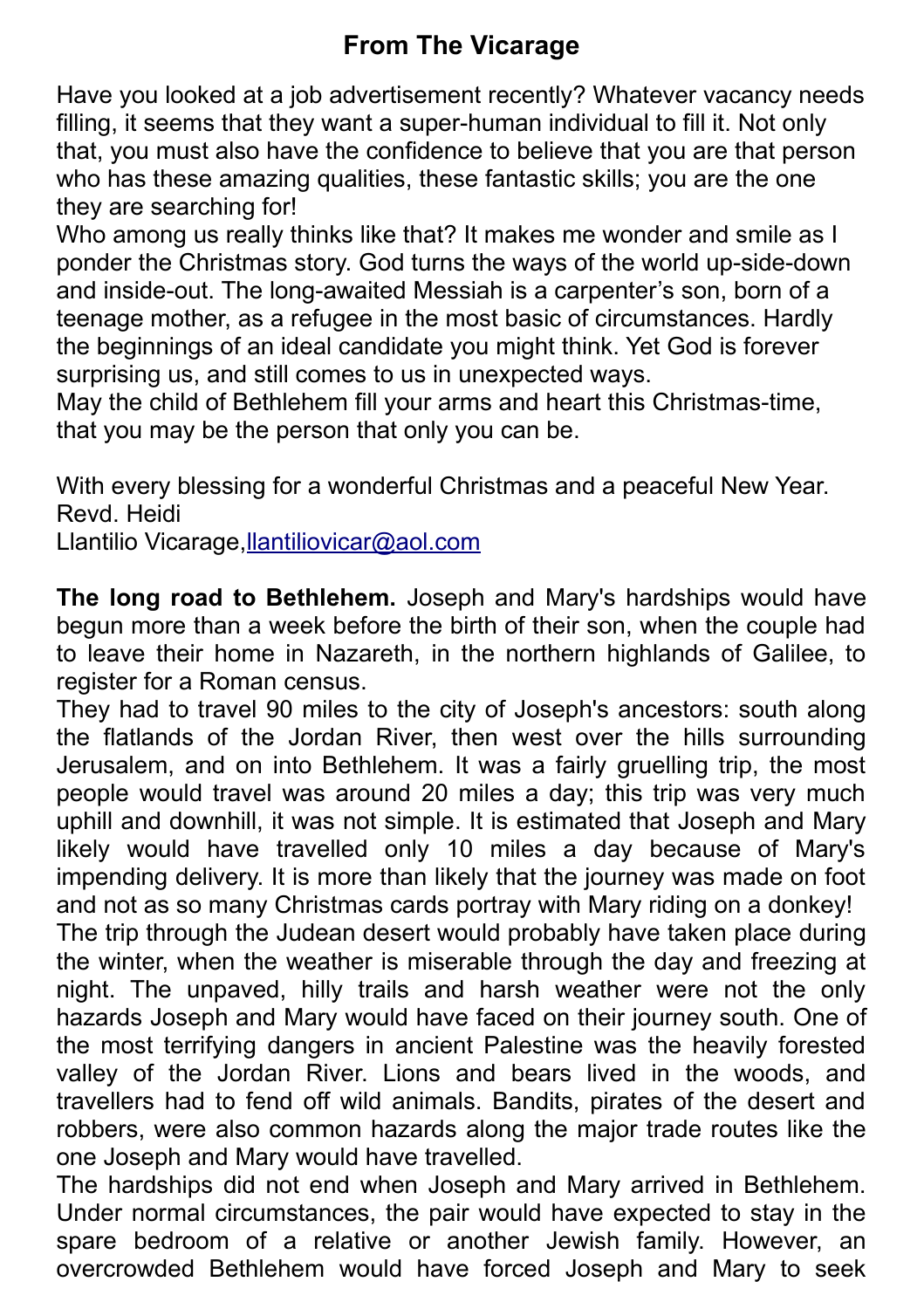lodging at a primitive inn. After all that, exhausted and very tired, it is widely agreed that Jesus was born in a cave used for housing animals.

What a journey, and what a test of faith! God doesn't do anything by halves does he? But he never asks anything of us that we aren't capable of, if we are willing to try. (CE)

To find out more about the Christmas story go to Isaiah 9:6-7 · Isaiah 7:14 · Luke 2:1-20 · Luke 1:30-35

On Friday March 3rd the Llantillio group of parishes has arranged a concert at The Hog's Head to celebrate **St David's Day with Monmouth Male Voice Choir**. The Choir have been busy this year having appeared at The Principality Stadium in Cardiff before Wales played Scotland. They also competed at this



year's National Eisteddfod in Abergavenny and in November took part in Wales' service of Remembrance at St David's Hall in Cardiff. They will return to that venue in March and to another event in Cardiff on December 8th this year. The evening promises to be a superb occasion to celebrate our patron saint's day but also marks one of the first jointly arranged events involving our four parishes. Please come along for the entertainment and a Hog Roast meal before the choir's entertainers will start again for a more informal sing song.

**Attention!** An invitation to members of the congregation from all four churches, to attend a meeting at The Old Cottage, Treadam, Telephone: 01600 780354, to discuss the possibility of singing the morning service – the psalm, the benedicite etc, plus responses. Recently, I had the pleasure of hearing the local W.I. choir so no excuses ladies! Of course, gentlemen are indeed expected to sing too. As Christmas approaches, we shall also indulge in a few carols, maybe even a new one! We are not expecting to build a choir so no Gareth Malone visit. Rehearsal times and place to be discussed: possibly Mondays a.m. for an hour.

## **Llantilio Crossenny News**

On Thursday 10<sup>th</sup> November Riding Lights Theatre Company came to Llantilio Crossenny Church and presented a performance of Simeon's Watch. It was nice to see the church full for the performance which was enjoyed by an audience drawn from near and far. This was the only performance by Riding Lights in Wales on their national tour and there were people in the audience from as far away as Swansea. The church provided a great venue for this play about farming families and growing old. The performance was especially memorable for the way in which the actors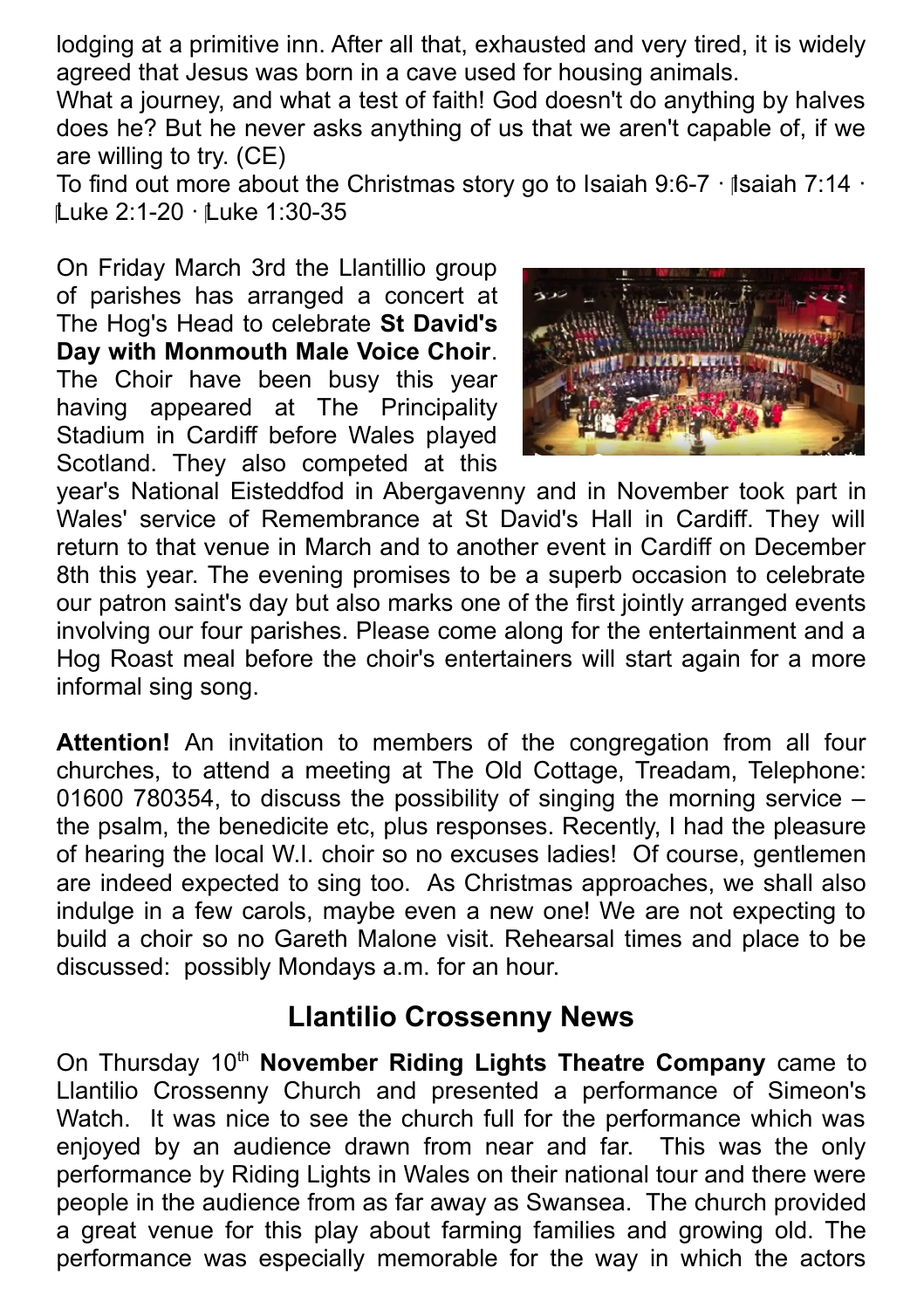were able to deal with the various distractions which took place during the play. Firstly, there was a power cut in the first half which was quickly resolved. Secondly, the second half of the play featured a visit from local wildlife which seemed to be attracted by the background soundtrack which included a number of nocturnal sounds such as hooting of owls! Thanks to everyone who helped make this event such a big success, especially Sean and Lorraine Cavanagh.

A **charity harvest auction** was held on Sunday 16th October at Warwicks Pub and £1023 was raised for Wales Air Ambulance. Will Probert, who won best new auctioneer of 2016, was in charge of the auction. We had great local support, including Mike & Sian Thomas who bid successfully for a day's trout fishing with



barbecue lunch donated by Clive Snell. Tickets to Wales vs England and Wales vs South Africa were also up for grabs and reached good prices. Adrian and Val Cooke were also very supportive donating a fully iced 7inch Christmas cake and Adrian gaining all the miscellaneous items that had not been bid for despite Will's witty banter. There were also lots of donations of home made cakes and local fruit and veg which are always popular in the auction. Everyone had a fun evening and enjoyed the curry at half time.

Llantilio Bellringers will be having a Christmas meal on 14<sup>th</sup> December at the Foxhunter Inn, Nantyderi. The ringers will be celebrating another busy and successful year. The team continues to attract new members and everyone enjoys being part of church life. Practice sessions on Tuesday and Thursday nights will continue while the bells will be rung for real on Sunday  $4<sup>th</sup>$  of December. When the bells were rung on Remembrance Sunday, church visitors were treated to the sound of muffled bells. Muffling the bells requires team members to climb up to the bell chamber and tie pieces of leather to each of the bells as shown in the picture below.

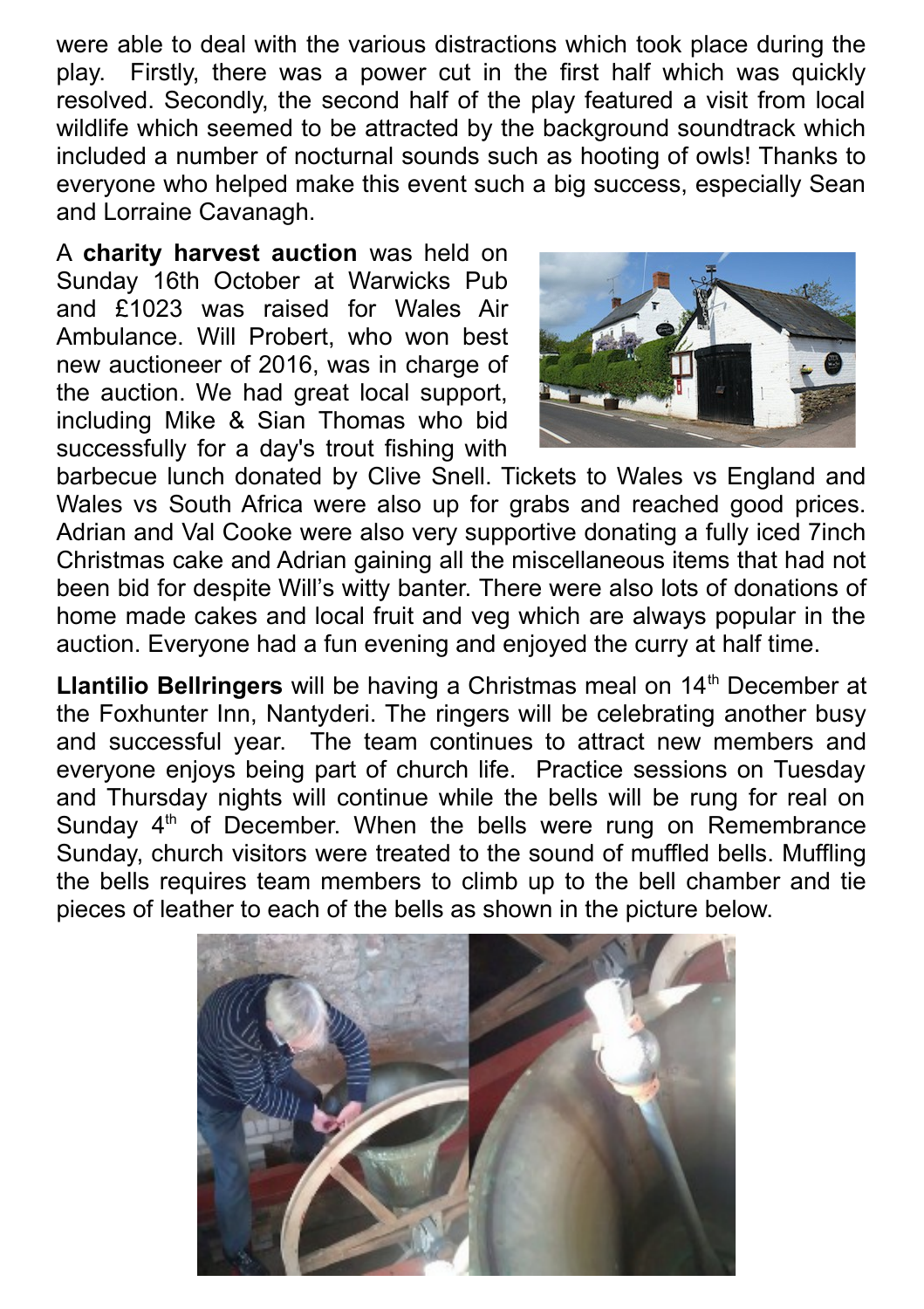Congratulations to Rhys and Bethan Pritchard from Llantilio Crossenny on the safe arrival of a baby daughter! **Carys Gwenno Pritchard** was born on  $14<sup>th</sup>$  November and weighed in at 7lbs 3 oz. Jac is being a very good big brother!

## **Llanvapley News**

Llanvapley Church held a **Cashmere Sale** at The Old Rectory, Llanvapley on Friday  $4<sup>th</sup>$  and Saturday  $5<sup>th</sup>$  November. The event was a great success with a constant stream of visitors over the two days. The event raised more than £1000 for the church buildings fund. Thanks go to everyone who supported the event and to Flossie Lowes and Bubbles Cooper who worked so hard to make it such a success.

Christmas may start in the shops in early November but we all know that it only really starts on **Advent Sunday** when the well known hymn 'O Come O Come Emmanuel' is once again sung in our churches. Llanvapley Church was delighted to hold a service on the first Sunday in Advent at which all the glorious Advent hymns were sung. A highlight of the

service was the lighting of the first candle on the advent crown. For those of you with long memories you may remember John Noakes of Blue Peter fame demonstrating how to make an Advent crown back in the days when Christmas was much simpler. It is good to know that the skills taught then have not been lost. Why not come along to Llanvapley Church on  $11<sup>th</sup>$ December to see the third Advent candle being lit.

There was a **meeting in Llanvapley Pavilion** on Tuesday 22<sup>nd</sup> November at which a representative of BT gave an update on the availability of superfast broadband in the area. The pavilion was crowded with people from throughout the area to hear the good news that superfast broadband is at last available. However, the news was mixed and there will still be people for whom superfast broadband will not be available. The issue of internet connectivity is clearly an important issue for many people and there was some frustration at the lack of information from BT. Questions were asked about why there has been a delay but no one was quite sure why a sticker has not been attached to our green box. Perhaps it will appear soon.

The **LSSA 100 club** winner in November was Lesley Stoker. Lesley was delighted to be given her cheque for £47 and said "I am surprised – I thought it was a fix!". The LSSA will once again be running a 100 Club in 2017 and will be announcing the final two winners for 2017 at the final coffee morning on Wednesday 14<sup>th</sup> December in the pavilion. Lesley will of course be invited along to ensure fair play!



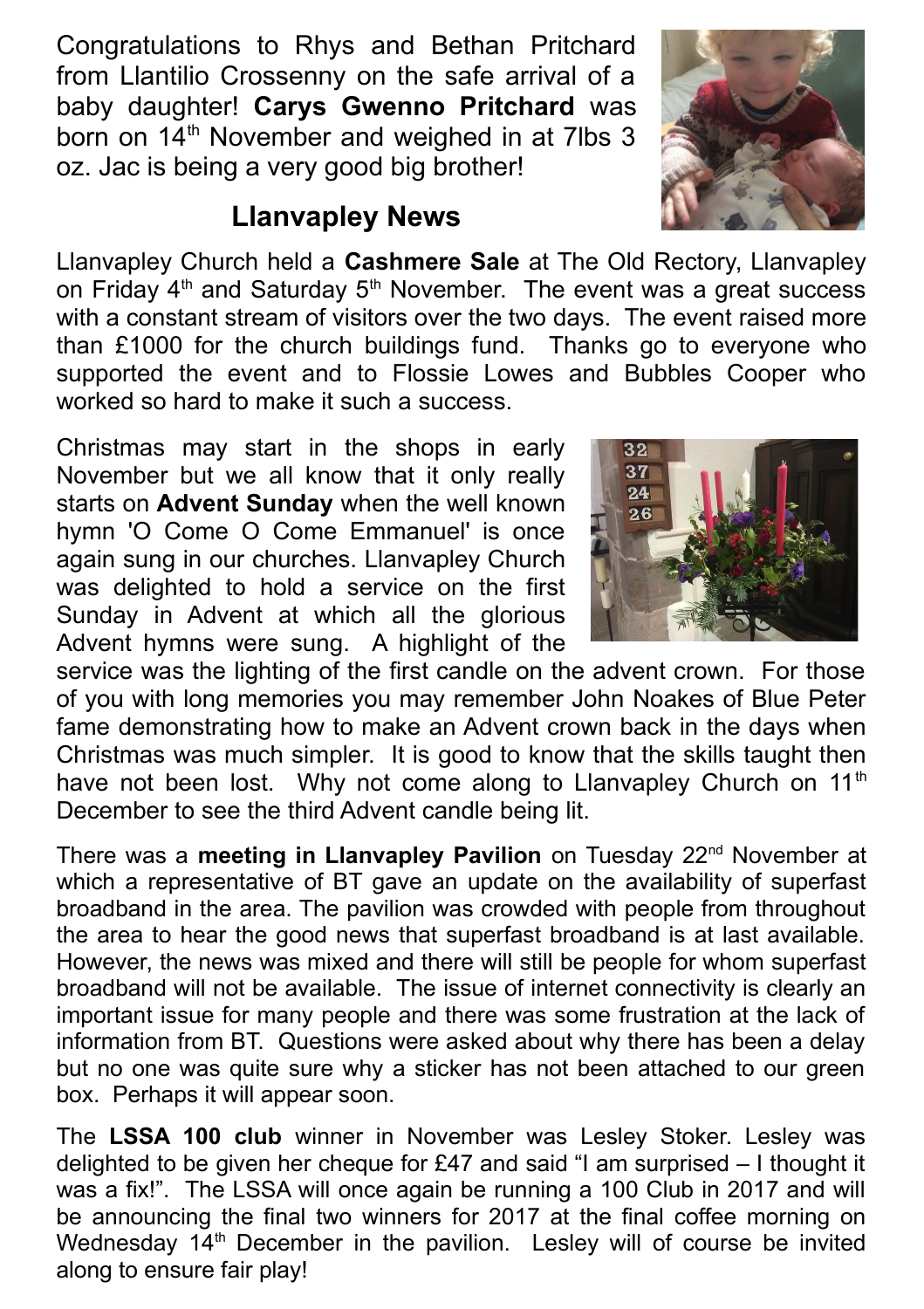It has been the tradition in Llanvapley to hold **a post-Christmas walk** to enable everyone to get together and to shake off some of those extra calories which have been added over Christmas. This year the event will be held on Thursday 29th December starting at 10.00am from the bottom of Firs Road. The destination will be the Crown Inn at Pantygelli at which lunch will be taken. Transport home will be available for those who think 6 miles is enough! Everyone is welcome to join the walk. Boots and wet weather clothing will be needed but usually the weather has been kind. The picture below shows a flooded lane on the way to the Crown and an intrepid group of Llanvapley walkers from 2013.



**Llanvapley Sports and Social Association** has been lucky enough to be awarded a grant from the National Lottery (Big Lottery Fund) to provide parking for disabled at the pavilion. The work is now underway and the LSSA is pleased to provide improved access to all the activities in the pavilion.



## **Llanvetherine News**

**Cwmerra Baptist Chapel** in Llanvetherine is having its Christmas Carol Service on Sunday 18th December at 3.00pm. All very welcome.

**Katie Phelps** was nominated for Teacher of the Year in Monmouthshire/Herefordshire/Gloucestershire in the recent Sunshine Radio Pride Awards for 2016. Katie was in the category for education which is to recognise a person who is bringing learning to life by engaging and inspiring young people to fulfil their potential, some one who has made a difference in their pupil or student. Katie started teaching at Lakers Secondary School in January 2015 after working at Severn Vale School in Gloucester. After a period of time, Katie and her team made vast improvements to exam grades and Katie was promoted to Assistant Head in 2016 at the age of 28. Katie was delighted to make it "down to the final 3". However, the Teacher of the Year was won by a lady who has taught in the same school for the past 47 years. But what an achievement for Katie!

Julian and Clarissa Fonseca hosted a **sky watching event** at their home in Llanvetherine on the night of Friday 18 November, complete with star guide, Liz, and her 8" Dobson telescope. We walked out into a neighbouring field to take advantage of generally excellent viewing conditions and identified several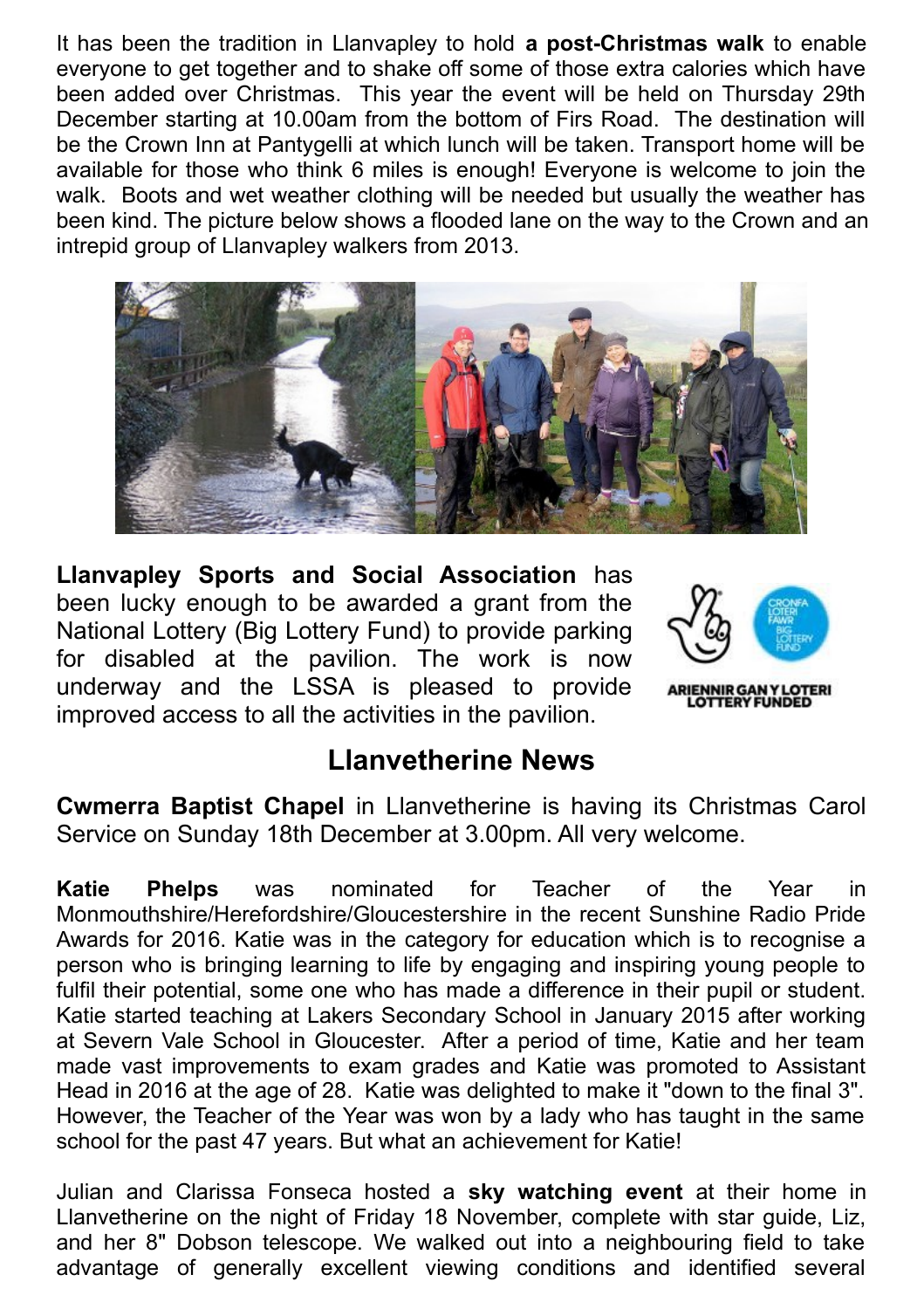constellations and stars. Mars was setting and the Milky Way was particularly prominent. Liz showed us the Pleiades (Seven Sisters) and the waning gibbous moon. The nearest constellation Andromeda, was easily visible through binoculars. The evening was rounded off with mulled wine, soup and hot dogs. Many thanks to Julian and Clarissa and Liz. We're pleased to learn that another sky watching evening will be planned - strongly recommended!

**Llanvetherine's Carol Service** will be in St James's Church at 7 pm on Monday 19 December. We are aiming to do something a bit more varied and seasonally interesting which will appeal to a wide range of people. If anyone would like to contribute music, poems or Christmas anecdotes to the service please let Andrew Dawson know on AndrewJDawson51@gmail.com. Mulled wine, mince pies and snacks will be available after the service.

#### **Royal Agricultural Benevolant Institution**

(RABI) are selling charity calendars They're huge and made of card so the photos can be framed after the end of 2017. Great Christmas presents and they can be delivered locally. Contact kate.beavan@btinternet.com to order your calendar.



## **Penrhos News**

Penrhos Church will be holding a **Christmas Day** service at 10am which will be taken by Sally Adams.

An **open village meeting** has been organised at Woodlands Barn at 5pm on Saturday  $10<sup>th</sup>$  December to discuss the current position of the church and the progress that has been made with Heritage lottery funding, Ideas for how to extend the use of the church and how to raise funds will also be discussed. Everyone in the village and the parish is invited to the meeting. Please come along and show your support and interest in the church.

#### **WI News**

**Paddington Bear** made an appearance at the November WI meeting when Dr Naylor Firth gave an interesting account of a trip to Peru. A lot was learned about the life, landscape and vegetation of the land which proved to be very diverse. Dr Firth was a geologist and explained about the amazing landscape with humour and in an understandable way. The 14th December meeting will include a speaker who calls his entertainment Christmas Crackers! All will be revealed! There will also be a Secret Santa present exchanging and refreshments suitable for a Christmas celebration. The January get together will be the annual dinner. It will be held at the King's Arms in Abergavenny, where they are quite prepared to hear the traditional renderings of the Twelve Days of Christmas!